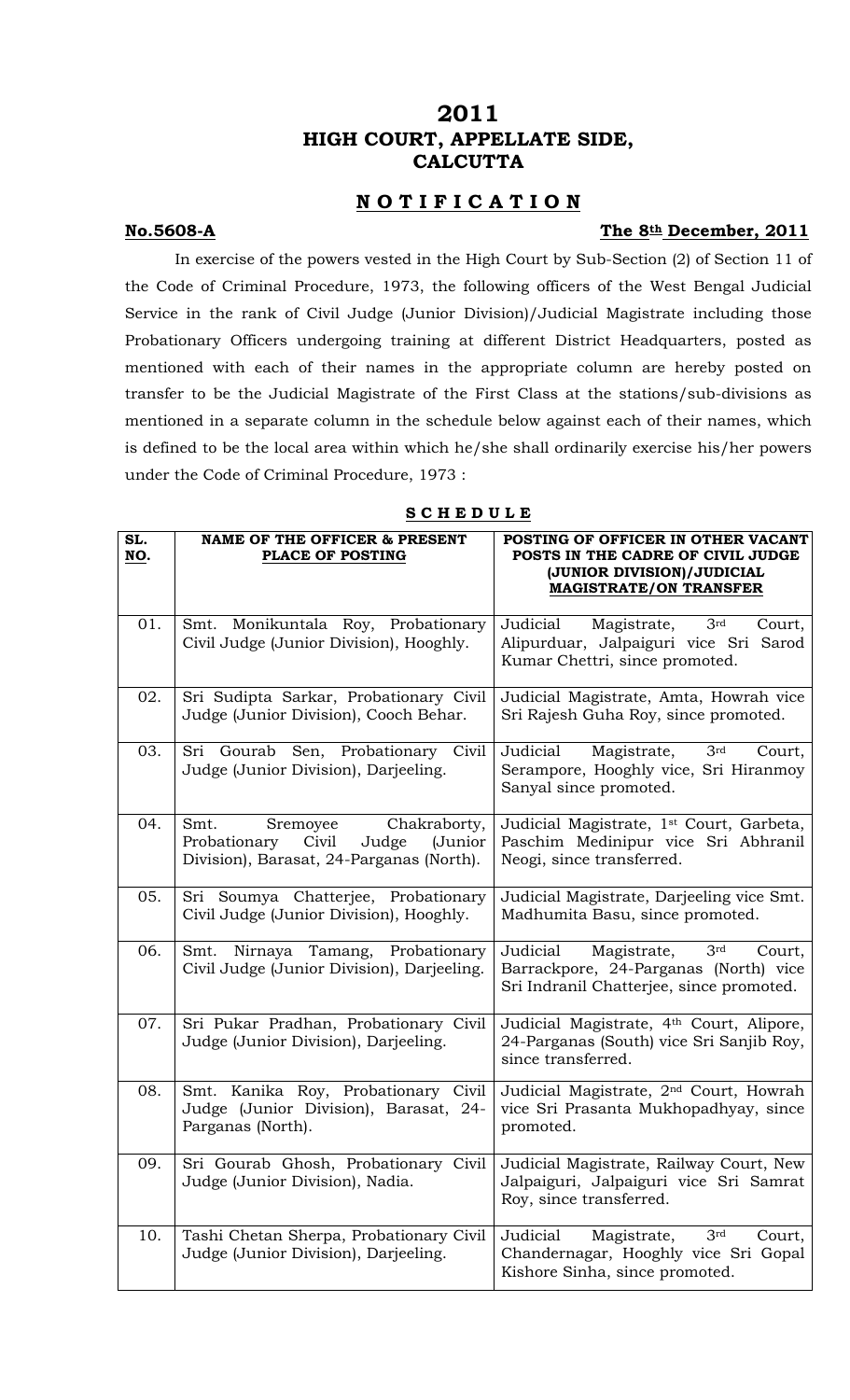| 11. | Smt. Anusha Lama, Probationary Civil<br>Judge (Junior Division), Darjeeling.                            | Judicial<br>Magistrate,<br>2 <sup>nd</sup><br>Court,<br>Jalpaiguri<br>vice<br>Rina<br>since<br>Sawoo,<br>promoted.                                           |
|-----|---------------------------------------------------------------------------------------------------------|--------------------------------------------------------------------------------------------------------------------------------------------------------------|
| 12. | Sri Sohan Mukhopadhyay, Probationary<br>Civil Judge (Junior Division), Alipore,<br>24-Parganas (South). | Magistrate, 2 <sup>nd</sup><br>Judicial<br>Additional<br>Court, Basirhat, 24-Parganas (North)<br>Sri<br>Debasish<br>Santra,<br>vice<br>since<br>transferred. |
| 13. | Saurav Dey, Probationary<br>Sri<br>Civil<br>Judge (Junior Division), Alipore, 24-<br>Parganas (South).  | Judicial Magistrate, Additional Court,<br>Arambagh, Hooghly vice Smt.<br>Soma<br>Chakraborty, since promoted.                                                |
| 14. | Smt. Suparna Roy, Probationary Civil<br>Judge (Junior Division), Alipore, 24-<br>Parganas (South).      | Judicial Magistrate, Jhargram, Paschim<br>Medinipur vice Sri Rohan Sinha, since<br>promoted.                                                                 |
| 15. | Sri Kaushik Kundu, Probationary Civil<br>Judge (Junior Division), Burdwan.                              | Judicial Magistrate, Dantan, Paschim<br>Medinipur vice Sri Prakash Barman,<br>since promoted.                                                                |
| 16. | Sri Nilanjan Paladhi, Probationary Civil<br>Judge (Junior Division), Chinsurah,<br>Hooghly.             | Judicial<br>Magistrate,<br>2 <sub>nd</sub><br>Court,<br>Alipurduar, Jalpaiguri vice Sri Dipto<br>Ghosh since promoted.                                       |
| 17. | Sri Saurav Kumar Jana, Probationary<br>Civil Judge (Junior Division), Barasat,<br>24-Parganas (North).  | Judicial Magistrate, 2 <sup>nd</sup> Court, Suri,<br>Birbhum vice Smt. Aparna Chowdhury,<br>since transferred.                                               |
| 18. | Smt. Keya Sarkar, Probationary Civil<br>Judge (Junior Division), Alipore, 24-<br>Parganas (South).      | Judicial Magistrate, 2 <sup>nd</sup> Court, Malda<br>Smt.<br>Melissa Gurung,<br>vice<br>since<br>promoted.                                                   |
| 19. | Sri Atanu Mondal, Probationary<br>Civil<br>Judge (Junior Division), Howrah.                             | Judicial<br>Kandi,<br>Magistrate,<br>Murshidabad vice Sri Ajoyendra Nath<br>Bhattacharya, since promoted.                                                    |
| 20. | Sri Arijit Mandal, Probationary Civil<br>Judge (Junior Division), Alipore, 24-<br>Parganas (South).     | Magistrate,<br>2 <sub>nd</sub><br>Judicial<br>Court,<br>Murshidabad<br>Berhampore,<br>Sri<br>vice<br>Kuntal Bhattacharya, since transferred.                 |
| 21. | Smt. Dibyasree Das, Probationary Civil<br>Judge (Junior Division), Alipore, 24-<br>Parganas (South).    | Judicial Magistrate, 2 <sup>nd</sup> Court, Hooghly<br>Sri<br>Sadhan<br>Mondal,<br>since<br>vice<br>promoted.                                                |
| 22. | Smt. Manali Samanta, Probationary<br>Civil Judge (Junior Division), Alipore,<br>24-Parganas (South).    | Judicial Magistrate, 9th Court, Alipore,<br>(South)<br>24-Parganas<br>vice<br>Sri<br>Bibekananda Sur, since promoted.                                        |
| 23. | Smt. Pritamana Nanda, Probationary<br>Civil Judge (Junior Division), Alipore,<br>24-Parganas (South).   | Judicial Magistrate, 4th Court, Purulia<br>vice Smt. Arpita Ghosh, since promoted.                                                                           |
| 24. | Smt. Sharmistha Ghosh, Probationary<br>Civil Judge (Junior Division), Alipore,<br>24-Parganas (South).  | Judicial Magistrate, 1 <sup>st</sup> Court, Tamluk,<br>Purba Medinipur vice<br>Sri<br>Mayukh<br>Mukherjee, since transferred.                                |
| 25. | Sri Kingshuk Sadhukhan, Probationary<br>Civil Judge (Junior Division), Alipore,<br>24-Parganas (South). | Judicial Magistrate, 10th Court, Alipore,<br>24-Parganas (South) vice Sri Prasun<br>Ghosh, since promoted.                                                   |
| 26. | Sri Somnath Kundu, Probationary Civil<br>Judge (Junior Division), Alipore, 24-<br>Parganas (South).     | Judicial Magistrate, 3 <sup>rd</sup> Court, Alipore,<br>24-Parganas (South) vice Sri Pradip<br>Bandyopadhyay, since transferred.                             |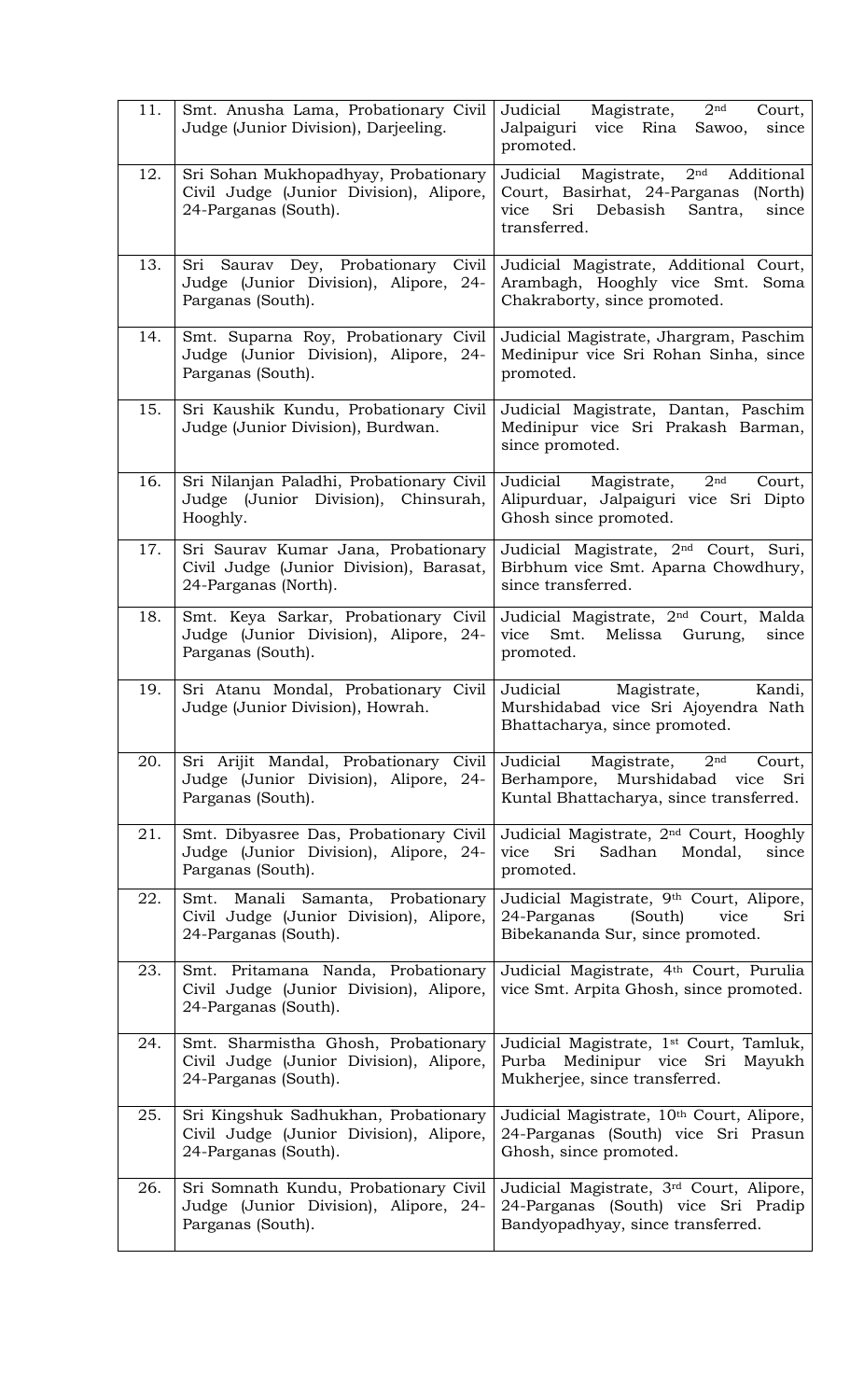| 27. | Krishnakoli<br>Mukherjee,<br>Smt.<br>Probationary Civil<br>Judge<br>(Junior<br>Division), Alipore, 24-Parganas (South). | Judicial Magistrate, 8th Court, Alipore,<br>24-Parganas (South) vice Sri Sandip<br>Karmakar, since promoted.                                               |
|-----|-------------------------------------------------------------------------------------------------------------------------|------------------------------------------------------------------------------------------------------------------------------------------------------------|
| 28. | Chandrani<br>Chakraborty,<br>Smt.<br>Probationary Civil<br>Judge<br>(Junior<br>Division), Alipore, 24-Parganas (South). | Judicial Magistrate, 1 <sup>st</sup> Court, Suri,<br>Birbhum<br>vice<br>Sri<br>Tirthankar<br>Bhattacharya, since transferred.                              |
| 29. | Smt. Namrata Singh, Probationary Civil<br>Judge (Junior Division), Alipore, 24-<br>Parganas (South).                    | Magistrate,<br>3 <sup>rd</sup><br>Court,<br>Judicial<br>Chinsurah, Hooghly vice Sri Aniruddha<br>Maity, since promoted.                                    |
| 30. | Sri Samrat Roy, Judicial Magistrate,<br>Jalpaiguri,<br>Railway<br>Court,<br>New<br>Jalpaiguri.                          | Judicial Magistrate, 6th Court-cum-<br>Railway Court, Howrah vice Sri Sudipta<br>Bhattacharya, since promoted.                                             |
| 31. | Sri Goutam Naskar, Civil Judge (Junior<br>Division), 1 <sup>st</sup> Court, Asansol, Burdwan.                           | $24-$<br>Magistrate, Bongaon,<br>Judicial<br>Parganas (North) vice<br>Smt.<br>Rina<br>Talukdar, since transferred.                                         |
| 32. | Sri Krishnendu Sarkar, Civil Judge<br>(Junior Division), Kakdwip, 24-Parganas<br>(South).                               | Judicial Magistrate, 1st Court, Port<br>Blair, A&N Islands vice Sri Subrata<br>Chatterjee, since transferred.                                              |
| 33. | Sri Debasis Santra, Judicial Magistrate,<br>Additional Court, Basirhat, 24-<br>2 <sub>nd</sub><br>Parganas (North).     | Judicial Magistrate, 2 <sup>nd</sup> Court, Port<br>Blair, A&N Islands vice Sri Suvadip<br>Chowdhury, since transferred.                                   |
| 34. | Judicial<br>Smt.<br>Arkabrati<br>Neogi,<br>Magistrate, 2 <sup>nd</sup> Court, Sealdah, 24-<br>Parganas (South).         | Judicial Magistrate, 4th Court-cum-<br>Railway Court, Sealdah, 24-Parganas<br>(South) vice Kazi Abul Hasem, since<br>promoted.                             |
| 35. | Sri Sangram Saha (alias Goutam Saha),<br>Judicial Magistrate, 1st Court, Barasat,<br>24-Parganas (North).               | Judicial<br>Magistrate,<br>Raghunathpur,<br>Purulia vice Sri Tarun Kumar Mondal,<br>since promoted.                                                        |
| 36. | Smt. Ishani Chakraborty, Civil Judge<br>(Junior Division), 1 <sup>st</sup> Court, Barasat, 24-<br>Parganas (North).     | Judicial Magistrate, 1 <sup>st</sup> Court, Barasat,<br>24-Parganas (North) vice Sri Sangram<br>(alias<br>Goutam<br>Saha)<br>Saha<br>since<br>transferred. |
| 37. | Smt. Sathi Mukherjee, Civil<br>Judge<br>Division),<br>Additional<br>(Junior<br>Court,<br>Krishnagar Nadia.              | Judicial Magistrate, Bidhannagar, 24-<br>Parganas (North) vice Sri Abu Helal<br>Manjuru Rahman, since promoted.                                            |
| 38. | Sri Pradip Bandyopadhyay, Judicial<br>Magistrate, 3rd Court, Alipore, 24-<br>Parganas (South).                          | Judicial Magistrate, 2 <sup>nd</sup> Court, Sealdah,<br>24-Parganas (South) vice Sri Arkabrati<br>Neogi, since transferred.                                |
| 39. | Judicial<br>Sharma,<br>Smt.<br>Leena<br>$1$ st<br>Jangipur,<br>Magistrate,<br>Court,<br>Murshidabad.                    | Magistrate,<br>Judicial<br>$1$ st<br>Court,<br>Berhampore, Murshidabad vice<br>Smt.<br>Ishita Roy, since transferred.                                      |
| 40. | Smt. Ishita Roy, Judicial Magistrate, 1st<br>Court, Berhampore, Murshidabad.                                            | Judicial Magistrate, 1 <sup>st</sup> Court, Jangipur<br>Murshidabad vice Smt. Leena Sharma,<br>since transferred.                                          |
| 41. |                                                                                                                         |                                                                                                                                                            |
|     | Sri Debasish Barman, Probationary<br>Civil Judge (Junior Division), Purba<br>Medinipur.                                 | Judicial Magistrate, Toofanganj, Cooch<br>Behar vice Smt. Mou Ghatak Majumder,<br>since transferred.                                                       |